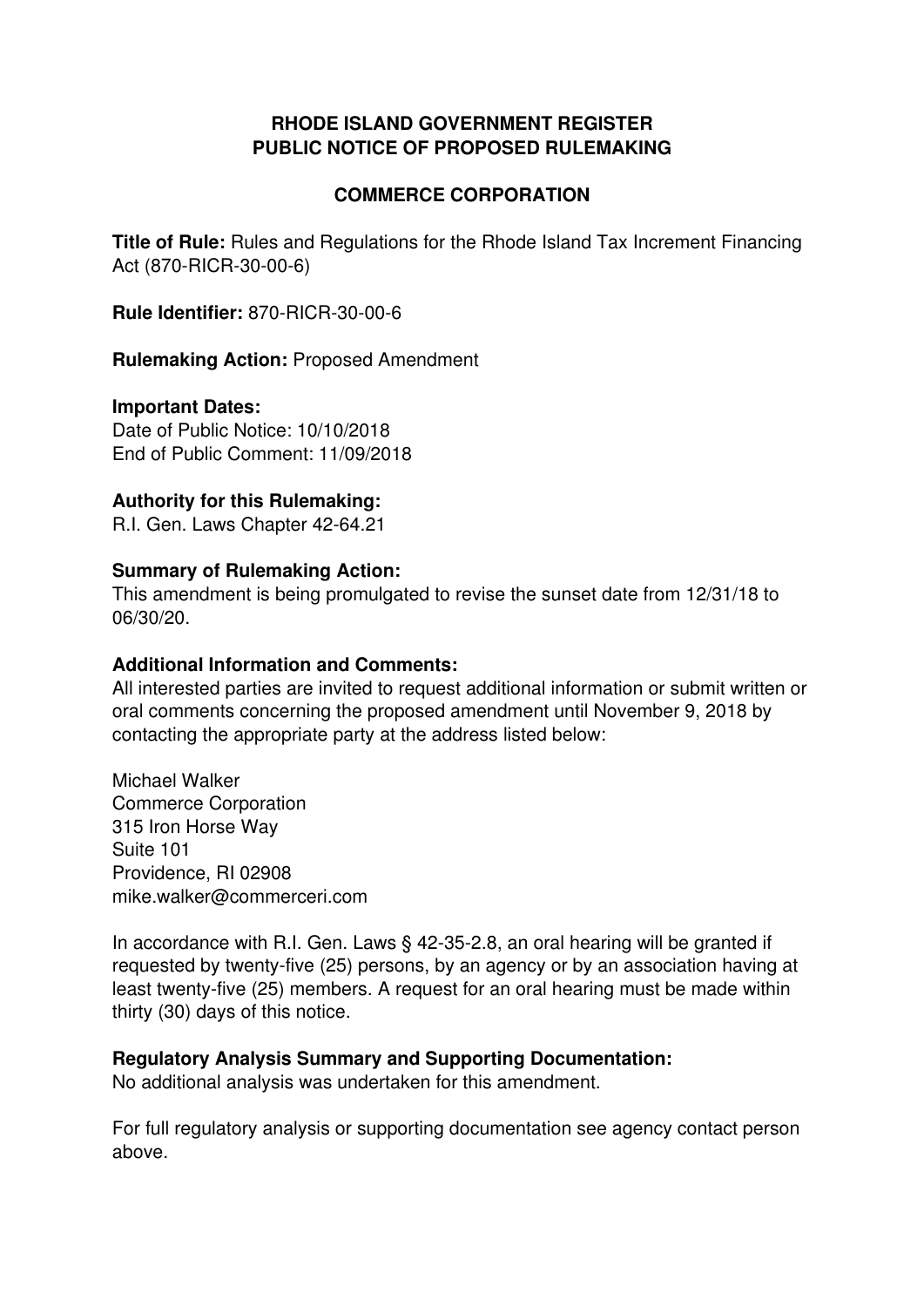#### **870-RICR-30-00-6**

### **TITLE 870 – RHODE ISLAND COMMERCE CORPORATION**

#### **CHAPTER 30 – TAX CREDITS AND EXEMPTIONS**

#### **SUBCHAPTER 00 – N/A**

PART 6 – Rules and Regulations for the Rhode Island Tax Increment Financing Act

### **6.1 Purpose**

These rules (the "Rules") are promulgated to set forth the principles, policies and practices of the Rhode Island Commerce Corporation in implementing and administering Pursuant to R.I. Gen. Laws Chapter 42-64.21, the Rhode Island Tax Increment Financing Act of 2015 ("Act").

### **6.2 Authority**

These Rules are promulgated pursuant to R.I. Gen. Laws Chapter 42-64.21. These Rules have been prepared in accordance with the requirements of the Rhode Island Administrative Procedures Act, R.I. Gen. Laws Chapter 42-35.

#### **6.3 Scope**

These Rules shall apply to any application for an incentive under the Act. Notwithstanding anything contained in these Rules to the contrary, the Rhode Island Commerce Corporation shall have and may exercise all general power set forth in the Act that are necessary or convenient to effect its purposes and these Rules shall be liberally construed so as to permit the Rhode Island Commerce Corporation to effectuate the purposes of the Act, the public interest, and other applicable state laws and regulations. The Rhode Island Commerce Corporation, upon an affirmative vote of its board of directors, may provide exemption from the application of such portion of these Rules as may be warranted by extenuating circumstances arising from such application, based upon the written recommendation of the staff of the Rhode Island Commerce Corporation delineating the reasons for such exemption.

### **6.4 Severability**

If any provision of these Rules, or the application thereof to any person or circumstance, is held invalid by a court of competent jurisdiction, the validity of the remainder of the Rules shall not be affected thereby.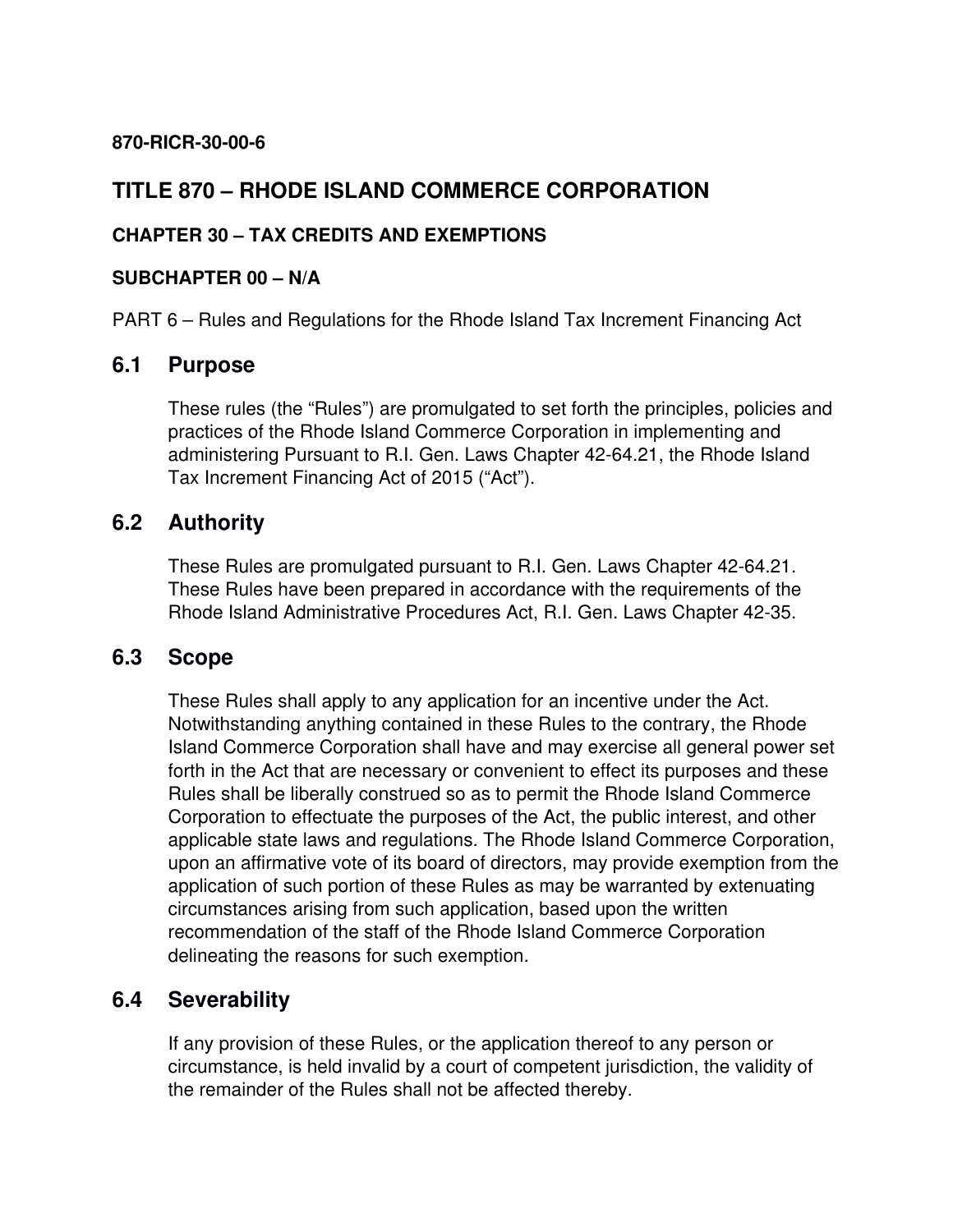# **6.5 Definitions**

- A. The following words and terms, when used in these Rules, shall have the following meanings, unless the context clearly indicates otherwise:
	- 1. "Act" means R.I. Gen. Laws Chapter 42-64.21 known as the Rhode Island Tax Increment Financing Act of 2015.
	- 2. "Airport district" means the area within a one-mile radius of the outermost boundary of T.F. Green State Airport located in Warwick, Rhode Island.
	- 3. "Annual TIF payment" means that portion of the Total TIF Payment that an Applicant receives in a given year.
	- 4. "Applicant" means a Developer proposing to enter into a TIF Agreement.
	- 5. "Application" means the application, promulgated by the Corporation, which must be completed and submitted by an Applicant pursuant to the requirements of the Act and these Rules.
	- 6. "At risk business" means a business at substantial risk of moving to a viable location out-of-state as verified by the Corporation.
	- 7. "Board" means the board of directors of the Corporation.
	- 8. "Contiguous" means any area of land that is adjacent to the Project Area; land may be considered contiguous irrespective of property boundaries or any road, waterway, right-of-way, easement, railroad track, marshland, or utility line.
	- 9. "Corporation" means the Rhode Island Commerce Corporation established pursuant to R.I. Gen. Laws Chapter 42-64.
	- 10. "Corporation TIF fund" means a dedicated fund established at the Corporation for the purpose of depositing funds received from significant taxpayers as provided under R.I. Gen. Laws § 42-64.21-5(d) of the Act.
	- 11. "Developer" means a person, firm, corporation, partnership, association, political subdivision, or other entity that proposes to divide, divides, or causes to be divided real property into a subdivision or proposes to build, or builds a building or buildings or otherwise improves land or existing structures, which division, building, or improvement qualified for benefits under the Act.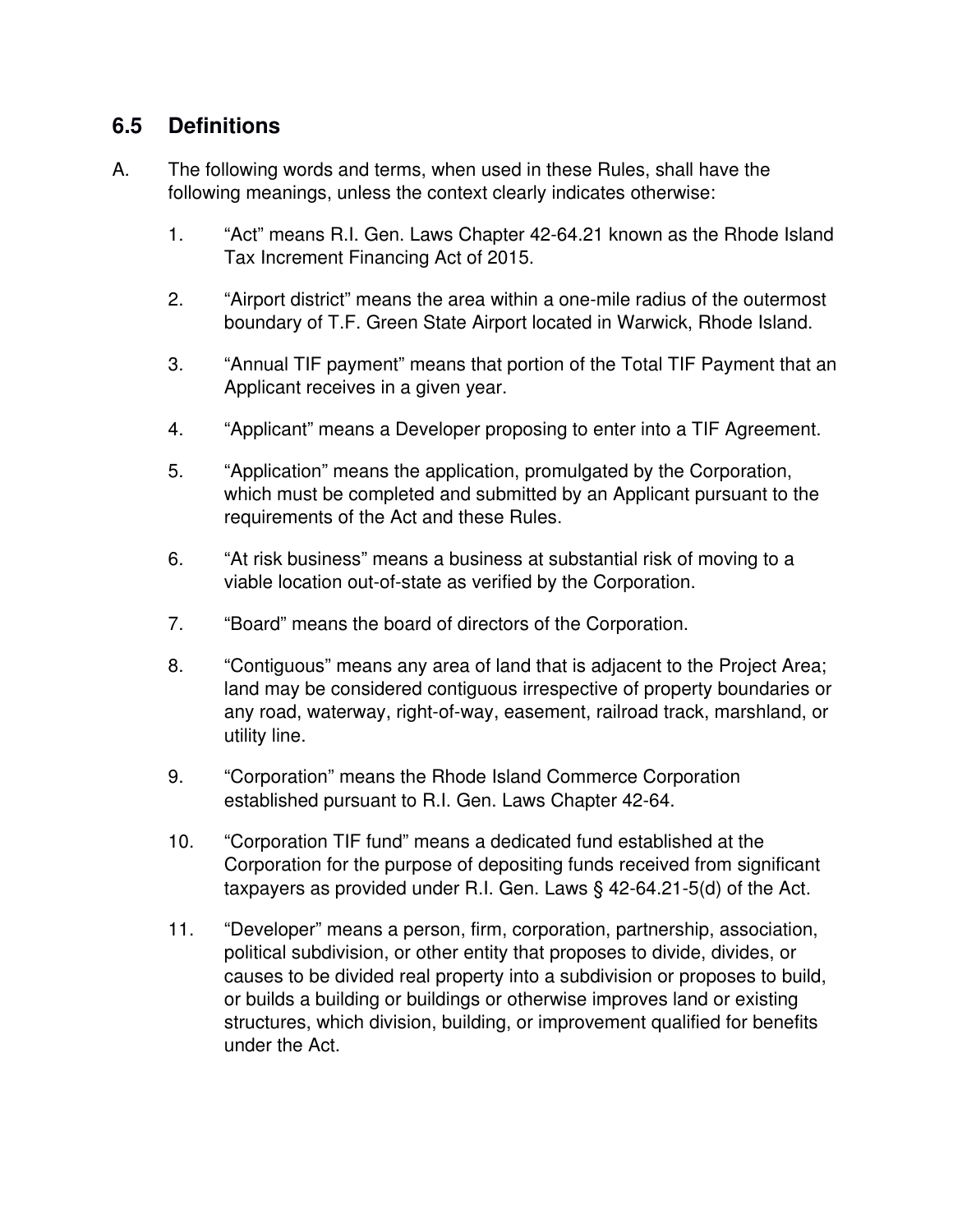- 12. "Eligible revenue" means the revenues from taxes assessed and collected under R.I. Gen. Laws Chapters 44-11, 44-13, 44-14, 44-17, 44-18, 44-19, 44-30 or realized from such venue ticket sales or parking taxes as may be established and levied under state law as set forth in R.I. Gen. Laws § 43- 64.21-5 of the Act.
- 13. "Existing revenue at substantial risk of loss" means revenue resulting from the retention of one or more At Risk Businesses located in a Qualified Development Project as determined by calculating the difference between the Revenue Increment Base of the Qualifying TIF Area with the At Risk Business(es) against that Revenue Increment Base without the At Risk Business(es) shall exclude not only the revenue generated from the At Risk Business(es) but shall also exclude the revenue generated from any business(es) that are at substantial risk of closing or leaving the State if the At Risk Business(es) close or leave the State.
- 14. "Hope community" means a municipality for which the five (5) year average percentage of families with income below the federal property level exceeds the state five (5) year average percentage, both most recently reported by the U.S. Department of Commerce, Bureau of the Census.
- 15. "Incremental revenue" means:
	- a. Net new revenue to the State or
	- b. Existing revenue at substantial risk of loss to the state.
- 16. "Industrial park" means a property-based venture zoned and planned for the purpose of industrial development.
- 17. "Letter of good standing" means a letter from the Division of Taxation certifying that the taxpayer is in good standing for purposes of these Rules; a taxpayer shall be entitled to a letter of good standing so long as
	- a. the tax payer is current on all outstanding filings and declared tax liabilities subject to audit
	- b. the taxpayer and the Division of Taxation have a workout payment agreement or other settlement with respect to any known delinquent tax liability and the taxpayer is current on that workout payment agreement or settlement, or
	- c. the taxpayer has timely commenced or engaged in an administrative or judicial proceeding concerning a tax liability the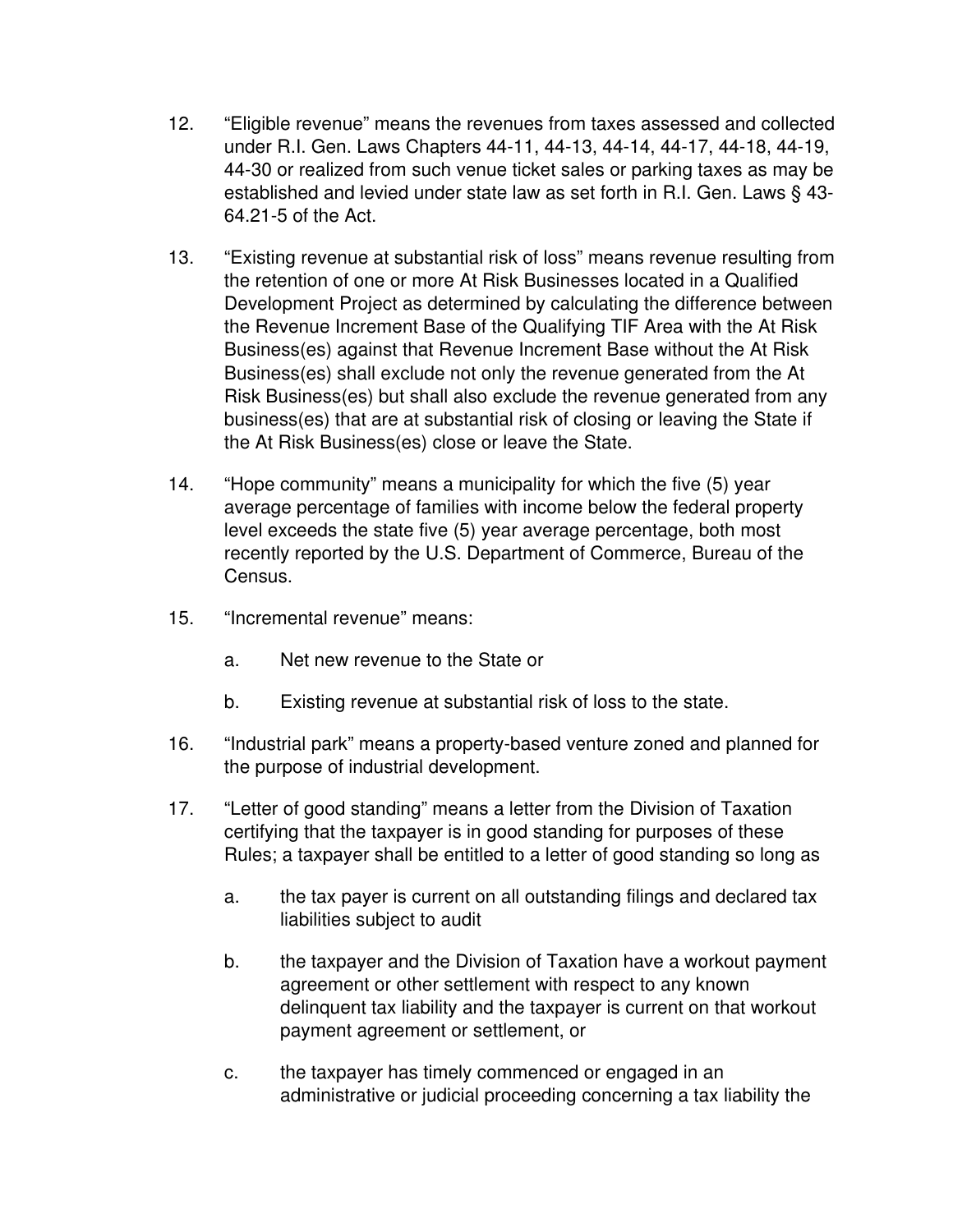status of which would otherwise preclude the issuance of a letter of good standing.

- 18. "Net new revenue" means the actual net revenue resulting from a Qualified Development Project as determined for any given year by subtracting the Revenue Increment Base for a Qualifying TIF Area from the total net revenues generated in the Qualifying TIF Area in that given year.
- 19. "Placed in service" means the earlier of:
	- a. a determination by the Corporation that substantial construction or rehabilitation work has been completed which would allow for occupancy of an entire structure or some identifiable portion of a structure, or
	- b. receipt by the Developer of a certificate, permit or other authorization allowing for occupancy of the Qualified Development Project or some identifiable portion of the Qualified Development Project by the municipal or state authority having jurisdiction.
- 20. "Port district" means such areas that are within one mile of the Port of Davisville, Port of Providence, Port of Newport, or Port of Galilee.
- 21. "Project area" means land or lands under common ownership or control as certified by the Corporation.
- 22. "Project cost" means costs incurred in connection with the Qualified Development Project by the Applicant until the issuance of a permanent certificate of occupancy, or until such other time specified by the Corporation, including, but not limited to, lands, buildings, improvements, real and personal property or any interest therein, including the site, space or air rights, acquired, owned, developed or redeveloped, constructed, reconstructed, rehabilitated or improved, and any environmental remediation costs, plus reasonable soft costs as determined by the Corporation, and ancillary infrastructure projects and infrastructure improvements, as permitted in the sole discretion of the Corporation.
- 23. "Project financing gap" means:
	- a. The part of the total Project Cost that remains to be financed after all other sources of capital have been accounted for, including, but not limited to, applicant's equity, a reasonable assumption of debt on the project, and any other capital source that is reasonable available given the nature of the project; or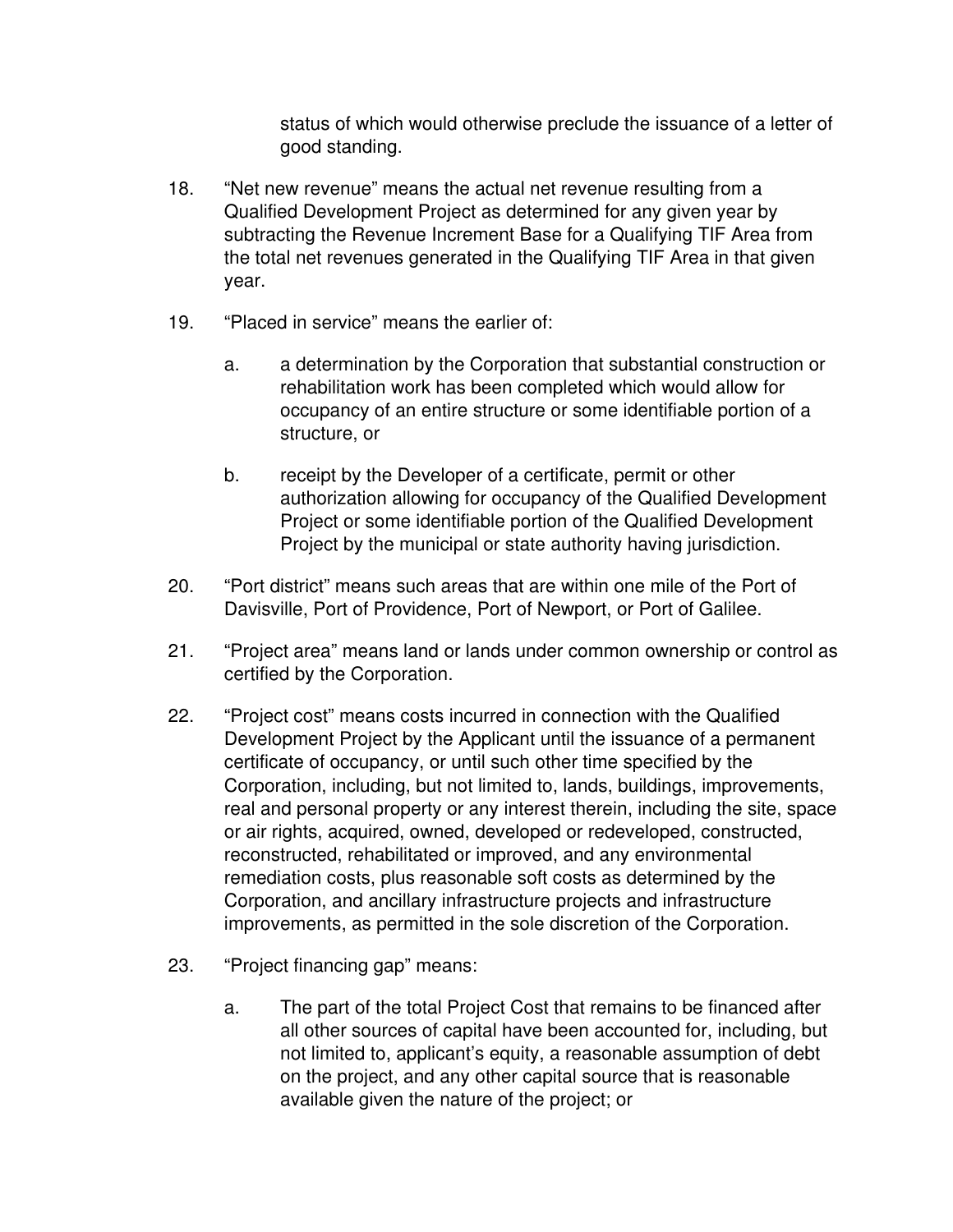- b. The amount of funds that the State may invest in a Qualified Development Project to gain a competitive advantage over a viable comparable location in another state by means described in the Act and Rules.
- 24. "Qualified development project" means a specific construction project or improvement, including lands, buildings, improvements, real and personal property or any interest therein, including lands under water, riparian rights, space rights and air rights, acquired, owned, leased, developed or redeveloped, constructed, reconstructed, rehabilitated or improved, undertaken by a Developer, owner or tenant, or both, within a specific geographic area, meeting the requirements of the Act, as set forth in the Application made to the Corporation.
- 25. "Qualifying TIF area" means an area containing a Qualified Development Project identified by the Corporation as a priority because of its potential to generate, preserve or otherwise enhance jobs or its potential to produce, preserve or otherwise enhance housing units. The Corporation shall take into account the following factors in determining whether a Qualified Development Project is a priority:
	- a. General or preservation of manufacturing jobs;
	- b. Promotion of Targeted Industries;
	- c. Location in a Port District of Airport District;
	- d. Location in an Industrial or Research Part
	- e. Location in a Transit Oriented Development Area;
	- f. Location in a Hope Community;
	- g. Location in an area designated by a municipality as a Redevelopment Area;
	- h. Location in an area located within land approved for closure under any federal commission on base realignment and closure action.
- 26. "Redevelopment area" means an area designated as a redevelopment area in accordance with R.I. Gen. Laws § 45-32-4.
- 27. "Revenue increment base" means the amounts of all Eligible Revenue from sources within the Qualifying TIF Area in the calendar year preceding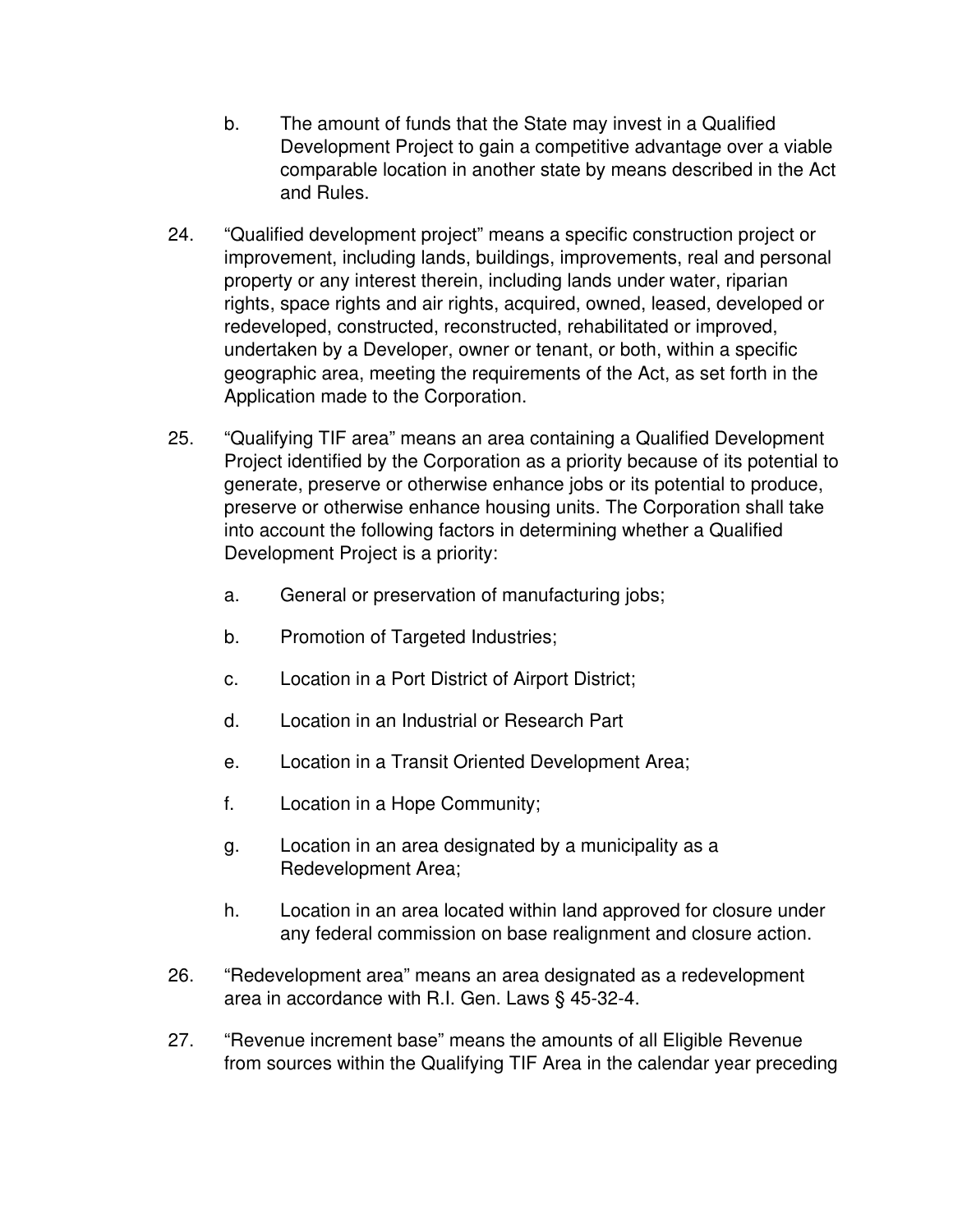the year in which the TIF Agreement is executed, as certified by the Division of Taxation.

- 28. "Research park" means a property-based venture consisting of primarily research and development facilities intended to encourage technology-led economic development that is associated with one or more institutions of higher learning.
- 29. "Request of authorization" means a request by a Developer to the Corporation for authorization to submit an Application for a TIF Incentive.
- 30. "State" means the State of Rhode Island and Providence Plantations.
- 31. "Targeted industries" means any advanced, promising or otherwise prioritized industry identified in the economic development vision and policy promulgated pursuant R.I. Gen. Laws § 42-64.17-1 or, until such time as any such economic development vision and policy is promulgated, as identified by the Corporation from time to time and published on the Corporation's website.
- 32. "TIF agreement" means an agreement between the Corporation and a Developer, under which, in exchange for the benefits of the funding derived from qualification under the Act and these Rules, the Developer agrees to perform any work or undertaking necessary for a Qualified Development Project, including the clearance, development or redevelopment, construction, or rehabilitation of any structure or improvement of commercial, industrial, or residential property; public infrastructure; preexisting municipally-owned stadium of 10,000 seats or greater; or utilities within a Qualifying TIF Area.
- 33. "TIF incentive" means any incentive awarded by the Corporation under the Act and these Rules.
- 34. "Total TIF payment" means reimbursement of all or a portion of the Project Financing Gap of a Qualified Development Project from the Division of Taxation as provided under the Act and these Rules.
- 35. "Transit oriented development area" means either of:
	- a. an area that the Corporation, after consultation with the Rhode Island Department of Transportation and the Rhode Island Public Transit Authority, designates as a Transit Oriented Development Area because it supports, or has the potential to support, development that is in close proximity to, compatible with, and supportive of public transit; such discretionary designation can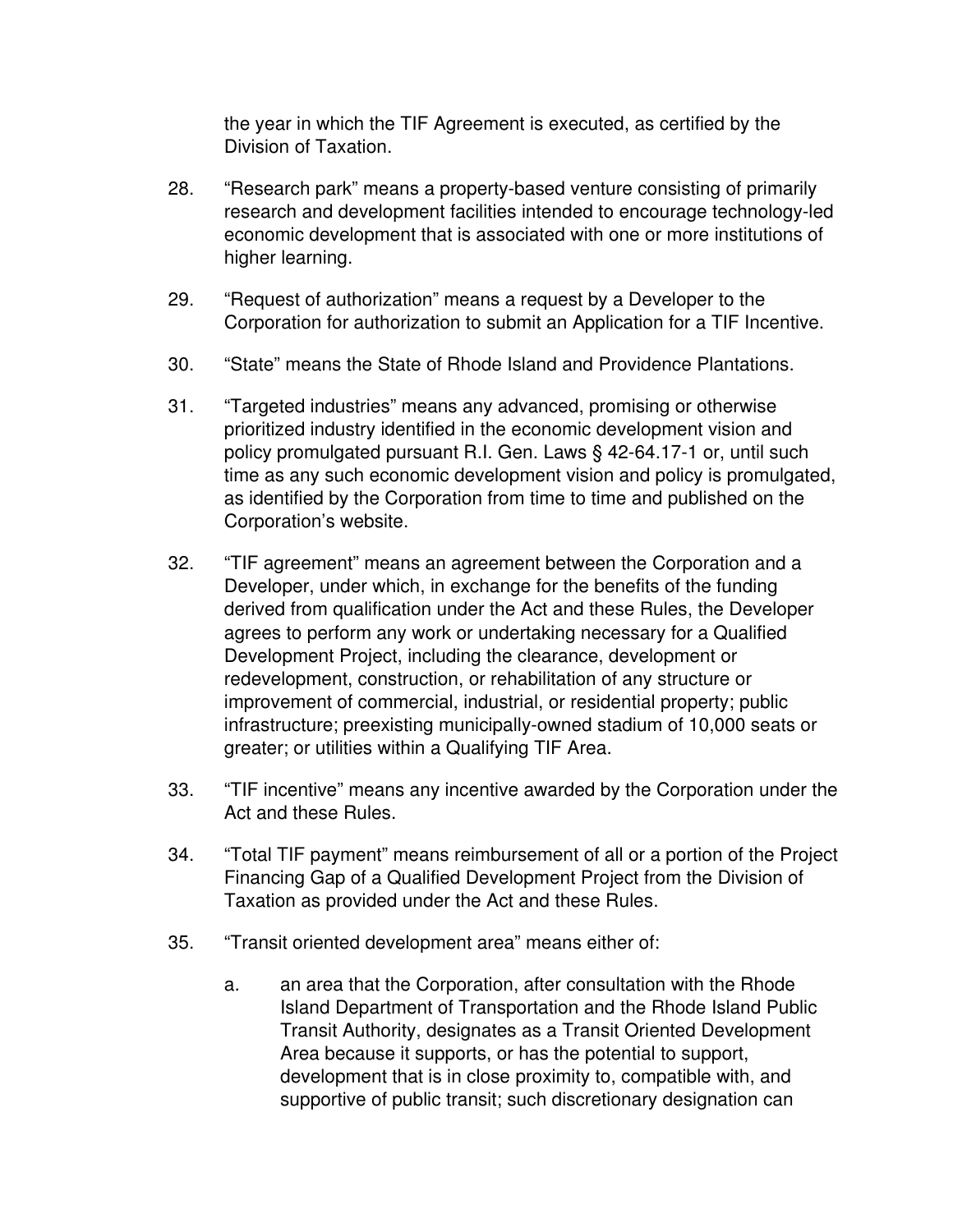occur in response to an Application for an incentive under the Act or in a request submitted by a municipality to the Corporation in a for prescribed by the Corporation on its website; or

b. an area with ready access to freight rail, air, and/or marine transportation where manufacturing, warehousing, distribution, and freight forwarding operations are or could be located.

# **6.6 Eligibility**

- A. In order to be eligible for a TIF Incentive the following requirements shall be satisfied:
	- 1. The project must be located in a Qualifying TIF Area;
	- 2. A Project Financing Gap exists;
	- 3. The project is:
		- a. a new facility and not a replacement or relocation of an existing facility already located in the State;
		- b. an expansion of an existing facility that will increase the number of full-time employees in the State; or
		- c. necessary to retain one or more At Risk Businesses;
	- 4. The Applicant must enter into a TIF Agreement with the Corporation on or before December 31, 2018June 30, 2020.
- B. The Developer of a Qualified Development Project may be eligible for receipt of payment of a portion of the Incremental Revenues directly realized from projects or businesses operating in the Qualifying TIF Area from the taxes assessed and collected under the R.I. Gen. Laws Chapters 44-11, 44-13, 44-14, 44-17, 44-18, 44-19, 44-30 or realized from such venue ticket sales or parking taxes as may be established and levied under State law.

# **6.7 Request for Authorization**

- A. No Application can be filed for a TIF Incentive without written authorization from the Corporation.
- B. The Corporation may authorize Developers to file an Application for a TIF Incentive through a public request for proposal process; may authorize a Developer who has applied for an economic development incentive under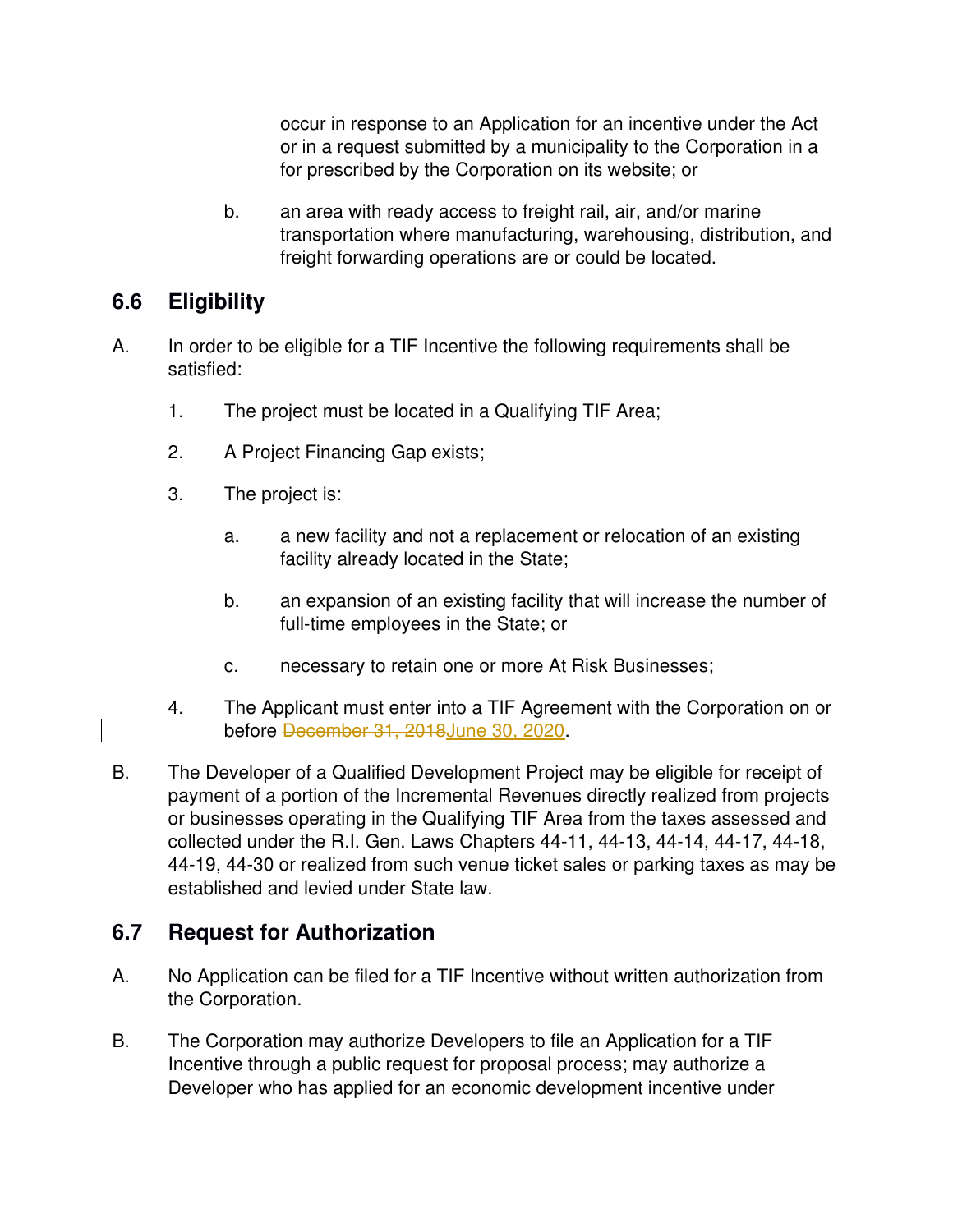another program administered by the Corporation to supplement that application by filing an Application under the TIF Incentive program; and the Corporation may authorize a Developer to apply for a TIF Incentive after review and approval of a Request for Authorization received from the Developer, in the form promulgated by the Corporation, which shall:

- 1. demonstrate that a TIF incentive is appropriate for the Developer's project because no alternative method of private or public financing, including any and all federal, state, and local grants, incentives, or tax abatements, is readily available to complete the project; and/or a TIF Incentive is the optimal financing source for a project; and/or the project creates direct public benefits, such as, but not limited to, public infrastructure, utilities, and other public amenities; and
- 2. identify the Qualifying TIF Area for the project and the taxes to be included in the Eligible Revenues. The Corporation may request such analyses regarding taxes as may be necessary or helpful.
- C. In reviewing a Request for Authorization, the Corporation may consider, among other factors, whether other financing options reasonably exist for the project and whether the project has a public interest rationale and is consistent with state and local planning and development objectives.
- D. If the Corporation determines that it will not grant a Request for Authorization, it shall notify the Developer in writing of such decision.

# **6.8 Designation of a Qualifying TIF Area**

- A. The Corporation may designate areas within one or more contiguous municipalities that meet the necessary criteria to become a Qualifying TIF Area.
- B. The Qualifying TIF Area for a Qualified Development Project shall be no greater than the Project Area for said project, unless:
	- 1. the Qualified Development Project includes the development of infrastructure or utilities to serve areas beyond the boundaries of the Project Area, in which case the Applicant may request that the proposed Qualifying TIF Area include, in addition to the Project Area, such additional real estate contiguous to the Project Area as will be directly or indirectly benefitted by the development of such infrastructure or utilities; or
	- 2. the Applicant can demonstrate, to the satisfaction of the Corporation in its discretion, that the Qualified Development project will directly result in the generation of Incremental Revenue beyond the boundaries of the Project Area and can propose, provide justification for, and identify an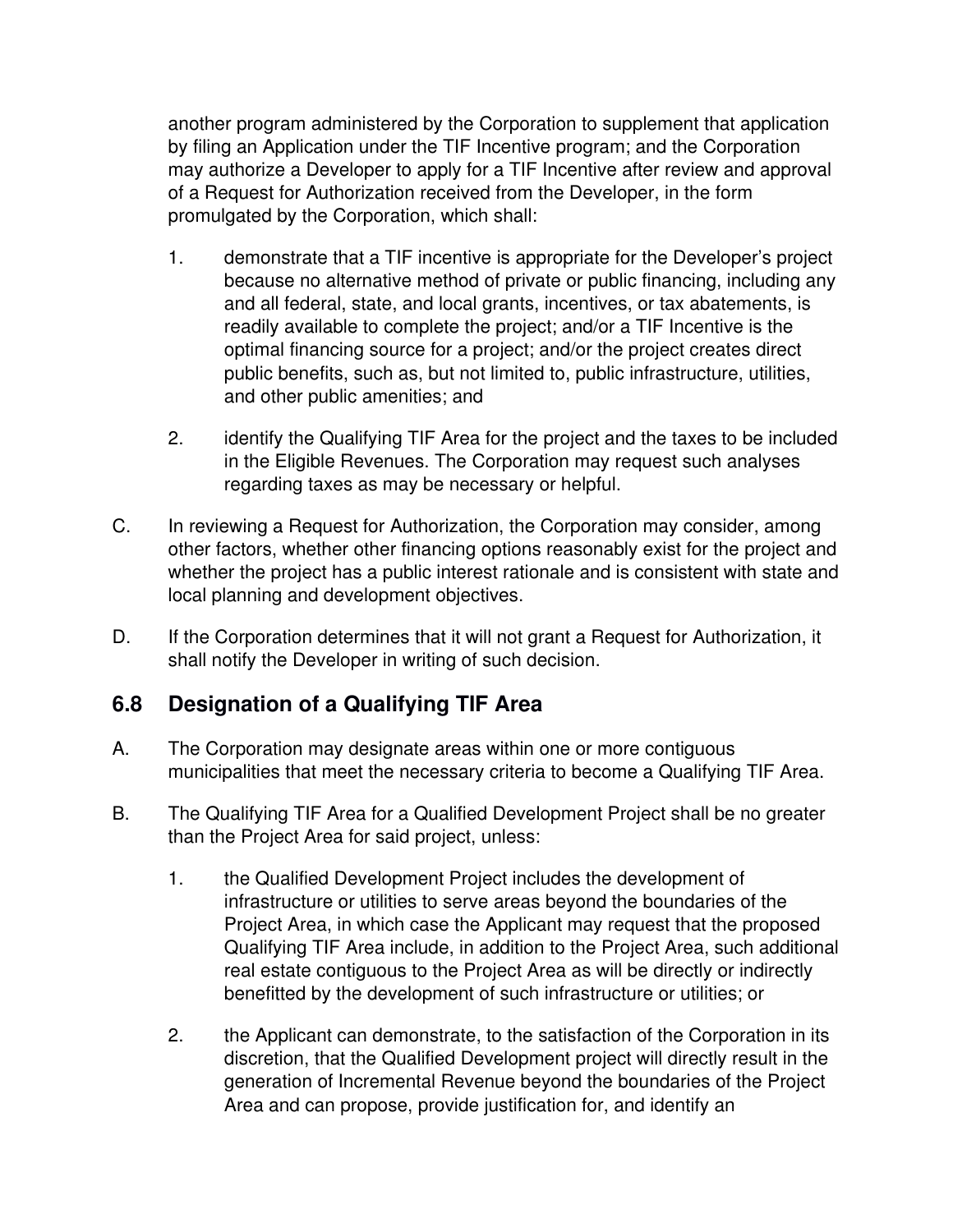administrable method, as determined in the sole discretion of the Corporation, for determining the portion or percentage (not greater than 75%) of the Incremental Revenue generated beyond the boundaries of the Project Area as a result of the project, in which case the Applicant may request that the proposed Qualifying TIF Area include additional real estate contiguous to the Project Area.

### **6.9 Application**

- A. The Application promulgated by the Corporation shall require submission of the following information from each Applicant:
	- 1. The name, address and principal contact for the Applicant;
	- 2. State and Federal tax identification numbers;
	- 3. The location of the project;
	- 4. For a commercial project or a mixed use project, identification of prospective businesses that will occupy the project, type of businesses and principal products and services (if applicable or known);
	- 5. For a residential project or a mixed use project, a complete description of unit sizes/layouts, projected sales/lease pricing and affordability mix;
	- 6. The status of control of the entire Project Area shown for each plat and lot as indicated on the municipal assessor's tax map(s);
	- 7. A construction schedule for the project or each phase of the project;
	- 8. A detailed itemization of the estimated Project Cost;
	- 9. A detailed description of the financing for the project including all sources and amounts of funding, projected internal rate of return, net margin, return on investment and cash on cash yield;
	- 10. A pro forma demonstrating that the project is likely to be realized with the provision of the TIF Incentive requested but is not likely to be accomplished in this State by private enterprise without the TIF Incentive;
	- 11. A list and status of all required Federal, State and/or municipal approvals and/or permits required for the project;
	- 12. A delineation of any other federal, State or local incentives, grants, tax credits or other aid that will or may be received or requested by the Developer in relation to the project;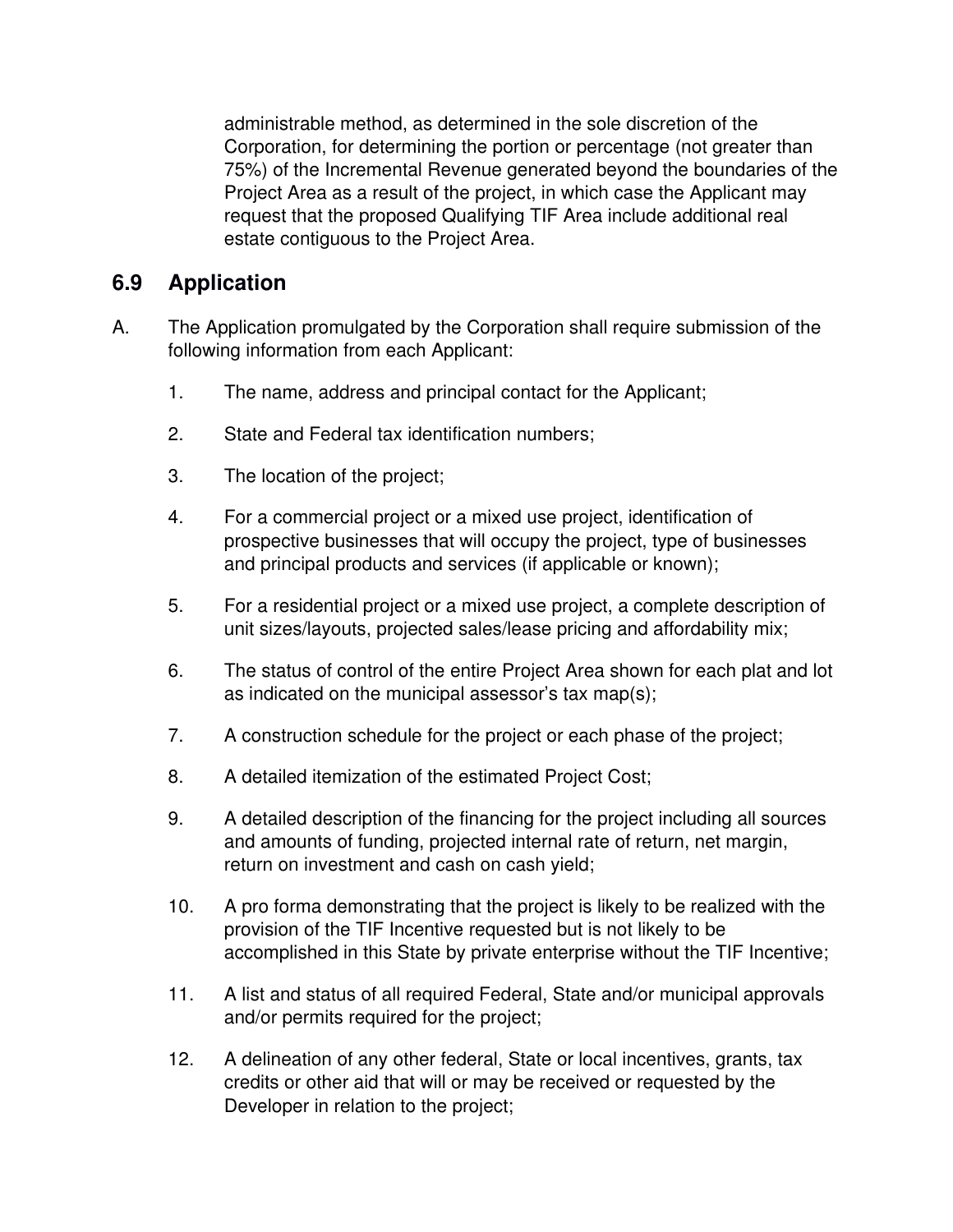- 13. Whether the Applicant has obtained a tax stabilization agreement from the municipality in which the project is located or, if applicable, the unavailability of a tax stabilization agreement despite commercially reasonable efforts by the Applicant to obtain such an agreement and a description of such efforts;
- 14. A detailed description of the proposed Qualifying TIF Area, which shall include a description of the boundaries of the proposed Qualifying TIF Area; a description of the existing uses and permitted uses of the land located in the Qualifying TIF Area; a description of the existing commercial activity and specific businesses in the Qualifying TIF Area; a delineation of the taxes to be included in the Eligible Revenue; and the percentage of Incremental Revenue proposed to be eligible for a TIF Incentive;
- 15. If the Qualifying TIF Area is greater than the boundaries of the Project Area, the Application shall also include the following additional items with respect to the portion of the proposed Qualifying TIF Area located outside of the Project Area (the "benefitted properties"):
	- a. A listing of each parcel by lot and block number, including for each parcel the name of the title owner, the assessed value, the local zoning designation, and whether the parcel is improved or unimproved, and a copy of any field or proposed development plan relating to such parcel;
	- b. For each parcel, a certification by the Applicant that it has mailed a copy of a notice of the Application, in a form to be prescribed by the Corporation, to such title owner, by certified mail to the address of the title owner on file with the local tax assessor, which notice shall advise the title owner that it may provide written comment to the Corporation within thirty (30) days following the date of mailing of the notice;
	- c. A description of the development expected or planned on the benefitted properties, including the identification of the developers, if any, and their contractual relationship, if any, with the Applicant;
	- d. If the project involves the development of infrastructure or utilities or serve areas beyond the boundaries of the Project Area, a description of the proposed infrastructure or utilities to be developed by the Applicant that will directly or indirectly benefit the benefitted properties, including the cost thereof and any proposed contributions or reimbursements expected to be made by the benefitted properties, together with an assessment of whether any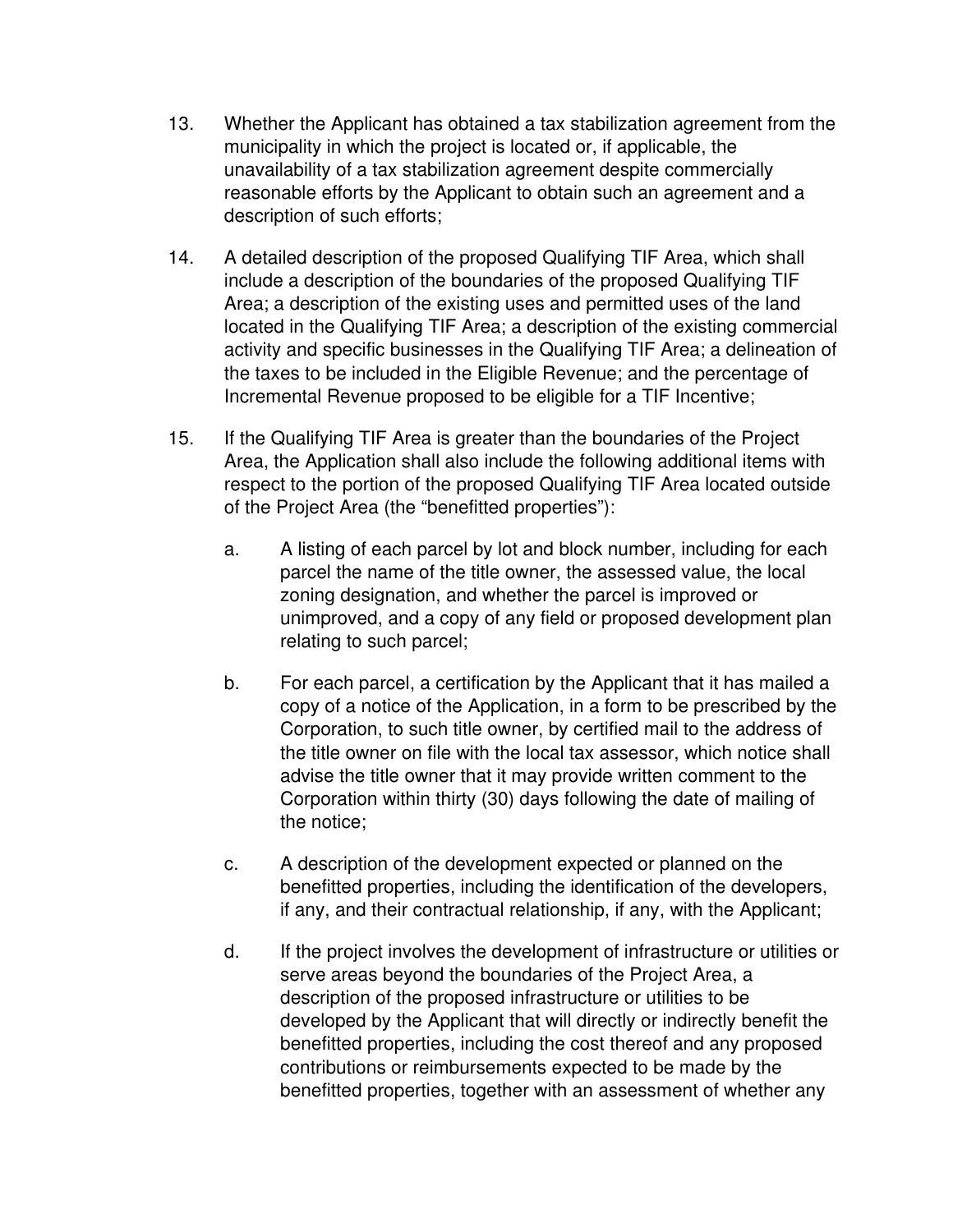additional infrastructure or utilities beyond those to be provided by the Applicant (e.g., house connections and/or connection main to link to a water or sewer project to be constructed by the Applicant) would need to be provided in order for such benefitted properties to be developed in the manner contemplated by the Application, and a description of any other known development constraints; and

- e. If the project does not involve the development of infrastructure or utilities: for each tax the Applicant proposes to include in Eligible Revenue, a description, supported by data, of how the Qualified Developed Project will directly result in an increase of revenue generated from that tax on the benefitted properties; and delineation of the method by which Incremental Revenues on the benefitted properties will be calculated and by which an identified portion or percentage of thereof shall be eligible for any TIF Incentive;
- 16. any other necessary and relevant information as determined by the Corporation; and
- 17. A certification from the Applicant as to the following:
	- a. A Project Financing Gap exists on the project; and
	- b. The project meets the statutory criteria for approval by the Board as a Qualified Development Project.

### **6.10 Fees**

- A. An Applicant shall be charged a one-time, non-refundable application fee by the Corporation and may be charged fees for ongoing administration in relation to the project if approved by the Board. The Corporation shall annually publish a fee schedule on its website commencing on or before December 31, 2015.
- B. An Applicant may be required to pay to the Corporation the full amount of direct fees and costs paid to third-parties by the Corporation in relation to the consideration and/or approval of the Applicant's project.

### **6.11 Review Process**

A. Each Application shall be reviewed to confirm compliance with the Act and these Rules, and the Corporation may reject any incomplete or deficient Application.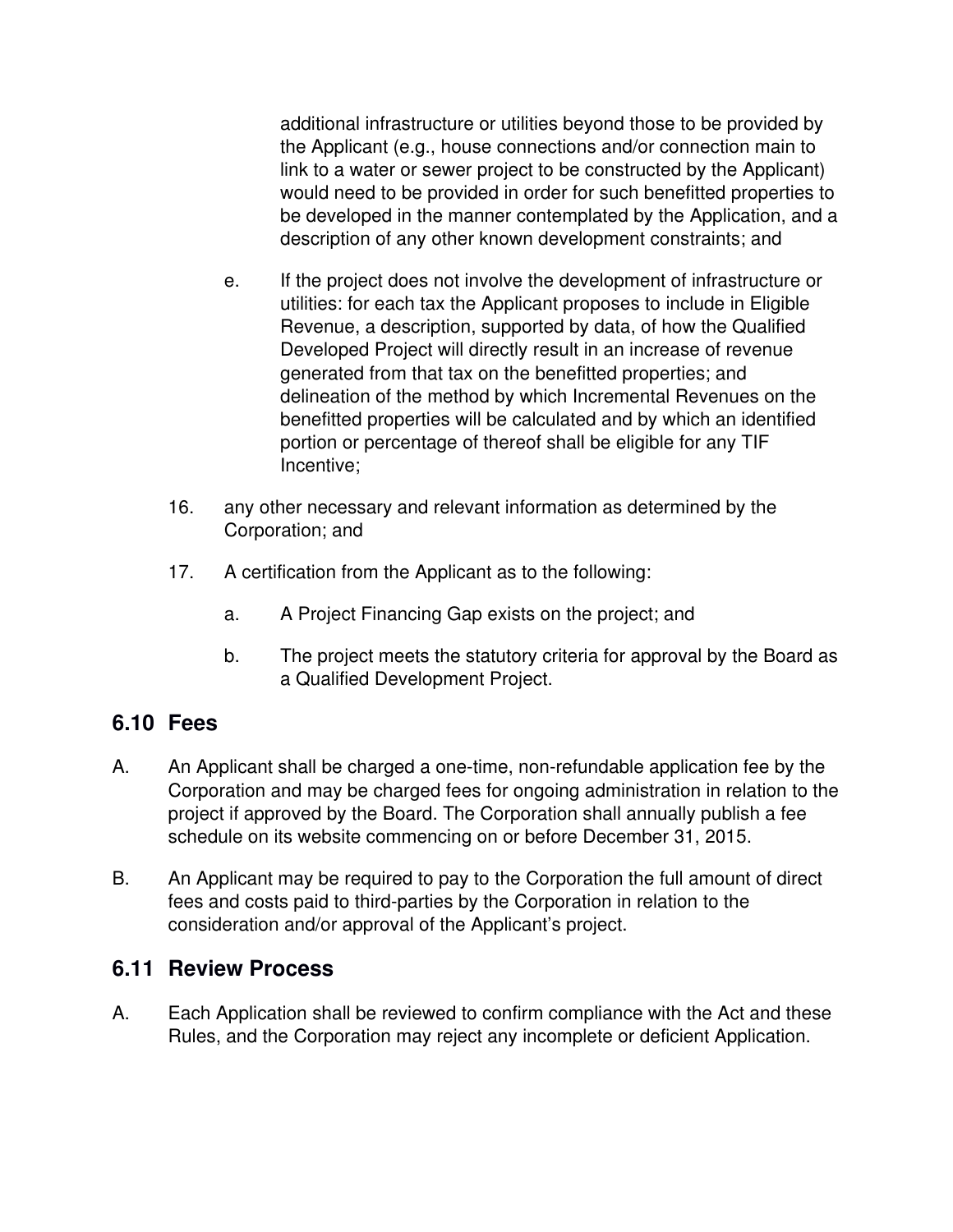- B. The Corporation may require the submission of additional information in connection with any Application, the revision of an Application, and may permit the resubmission of an Application rejected as being incomplete or deficient.
- C. Prior to recommending a project to the Board for approval, the Corporation shall review each project to determine if a Project Financing Gap exists. This review shall include testing the validity of the Applicant's financial information and assumptions through the use of financial models and, to the extent necessary, seeking input from third-party consultants.
- D. After submission of a complete Application and review by the Corporation in accordance with the requirements of the Act and these Rules, the Corporation will determine whether to recommend to the Board that it approve a TIF Incentive for the Applicant. In developing a recommendation, the Corporation may take into account, in consideration with other factors deemed relevant by the Corporation:
	- 1. The evaluation of the Applicant's pro forma;
	- 2. The project's catalytic impact, impact on private investment, employment, and state and local revenues, and overall impact on the State;
	- 3. Whether the project furthers State or municipal planning and development objectives, or both;
	- 4. Whether the project maximizes the value of vacant, dilapidated, outmoded, or underutilized property,
	- 5. If the Application provides for a Qualifying TIF Area that is larger than the Project Area, the Corporation shall consider the positive impact of the provision of infrastructure or utilities upon the development, or potential for development, of the benefitted properties, and shall also review any comments provided by the title owners of the benefitted properties; and
	- 6. Whether there exists an opportunity for the State or the Corporation to recoup or receive a return on all or portion of the TIF Incentive to be issued to Applicant by virtue of a receipt of an equity stake or other interest in or return from the project.
- E. If the Corporation determines that it will not recommend a complete Application to the Board for approval of a TIF Incentive, it shall notify the Applicant in writing of such decision.
- F. The Corporation may set periodic Application deadlines that will be published on the Corporation's website from time to time.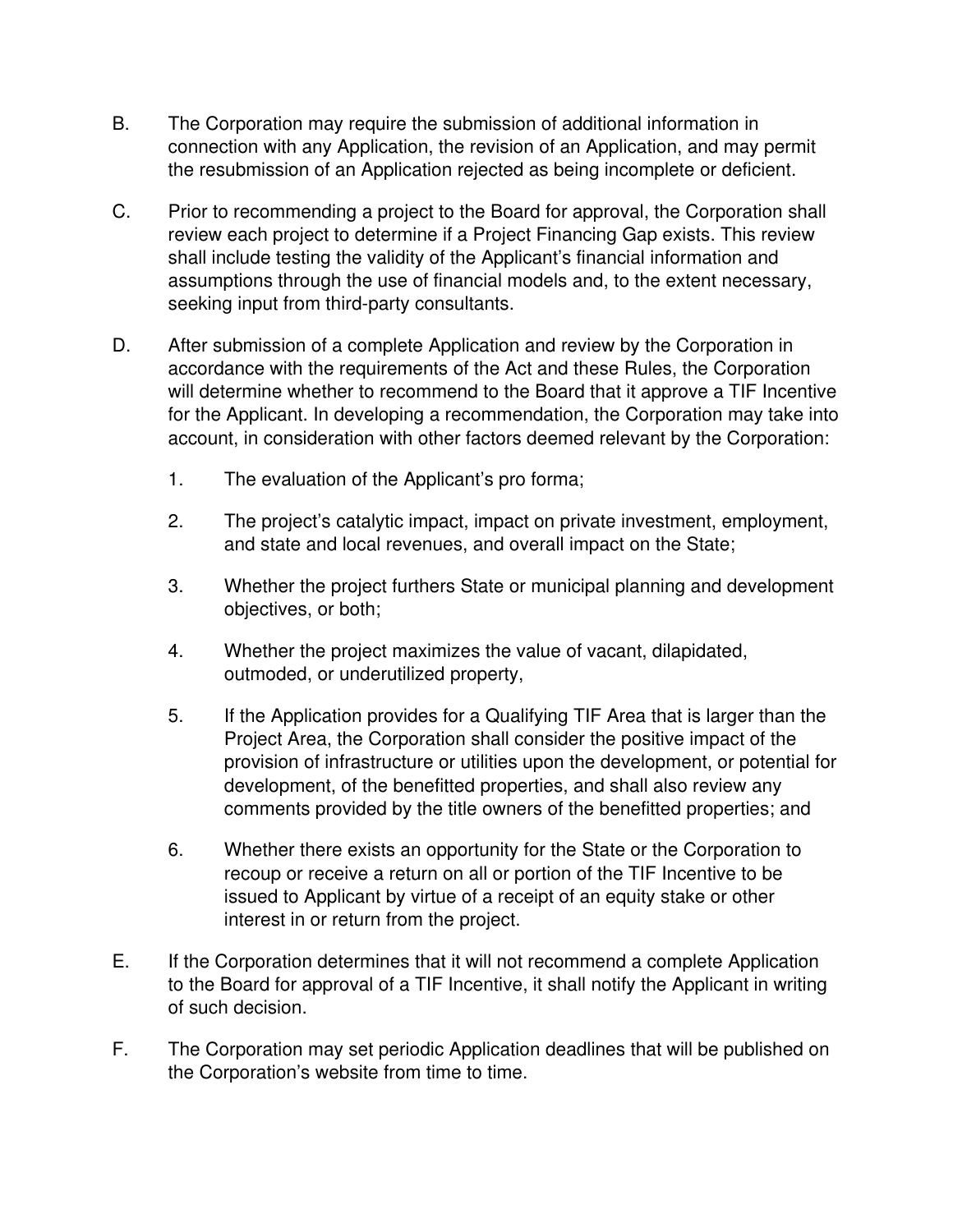# **6.12 Discretion and Judicial Review**

- A. The Corporation shall not have any obligation to make any award or grant any benefits under the Act or these Rules.
- B. A review of a Request for Authorization or of an Application shall not constitute a "contested case" under the Administrative Procedures Act, R.I. Gen. Laws § 42- 35-9, and no opportunity to object to a Request for Authorization or an Application shall be afforded, nor shall judicial review be available from a decision rendered by the Corporation or the Board in connection with any Request for Authorization or any Application.

# **6.13 Board Approval**

- A. Prior to Board consideration for approval of any TIF Incentive the following conditions shall be satisfied:
	- 1. The Applicant has submitted a completed Application;
	- 2. The Chief Executive Office of the Corporation has provided written confirmation to the Board
		- a. that the Corporation has reviewed the Application and of any determination regarding the potential impact on the Qualified Development Project's ability to promote the retention and expansion of existing jobs, stimulate the creation of new jobs, including good-paying jobs, attract new business and industry to the State, and stimulate growth in real estate developments and/or businesses that are prepared to make meaningful investment and foster job creation in the State; and
		- b. identifying the proposed boundaries of the Qualifying TIF Area, length of the TIF Agreement and the percentage of Incremental Revenues to be allocated under the TIF Agreement; and
		- c. The Secretary of Commerce has provided written confirmation to the Board that the recommendation provided to the Chief Executive Officer is consistent with the purposes of the Act; and
		- d. The Division of Taxation has provided certification of the Revenue Increment Base.
- B. Within thirty (30) days after satisfaction of the requirements of § 6.13(A) of this Part, or such later date as the next meeting of the Board is convened, the Board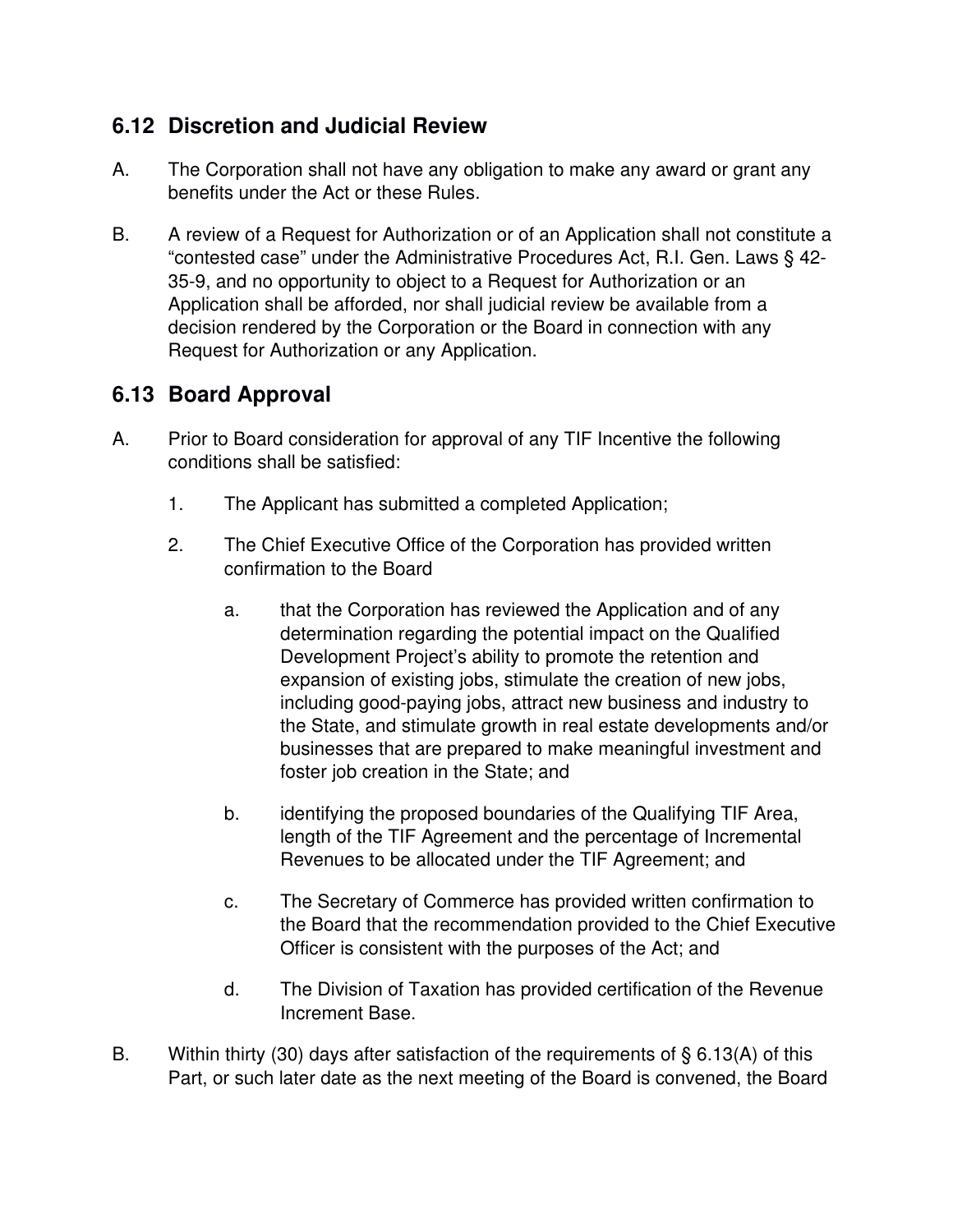shall undertake review and consideration of the approval of a TIF Incentive for the Qualified Development Project.

- C. In addition to those findings require under R.I. Gen. Laws  $\S$  42-64-10(a), the Board shall make the following findings in connection with approval of a TIF Incentive under the Act and these Rues:
	- 1. That there is a Project Financing Gap;
	- 2. That the TIF Incentive is the lesser of thirty percent (30%) of the total Project Cost or the amount needed to close the Project Financing Gap; provided that if the Board chooses to exempt a project for the development of public infrastructure, a preexisting municipally-owned stadium of 10,000 seats or greater, or utilities from said 30% limit requirement pursuant to R.I. Gen. Laws § 42-64.21-6(f), the Board need only find that the TIF Incentive does not exceed the amount needed to close the Project Financing Gap;
	- 3. That the Chief Executive has provided written confirmation required by the Act;
	- 4. That the Secretary of Commerce has provided written confirmation required by the Act; and
	- 5. For an Applicant qualifying as a significant taxpayer as determined by the Board, that the Incremental Revenues may be exempted up to the levels permitted by the Act and the Applicant shall be required to contribute payments in lieu of taxes, pursuant to procedures set forth in § 6.18 of this Part, into the Corporation TIF Fund equal to the amount of such Incremental Revenues as are exempted and awarded as a TIF Incentive.

### **6.14 TIF Payments**

- A. The Total TIF Payment shall be paid in annual installments and shall be subject to appropriation.
- B. An Annual TIF Payment shall not be allowed prior to the taxable year in which the Qualified Development Project is Placed in Service.
- C. The Annual TIF Payment shall not exceed 75% of the actual Incremental Revenues for the year corresponding to the Annual TIF Payment.
- D. The Total TIF Payment received by any Applicant for a given Qualified Development Project shall not exceed the lesser of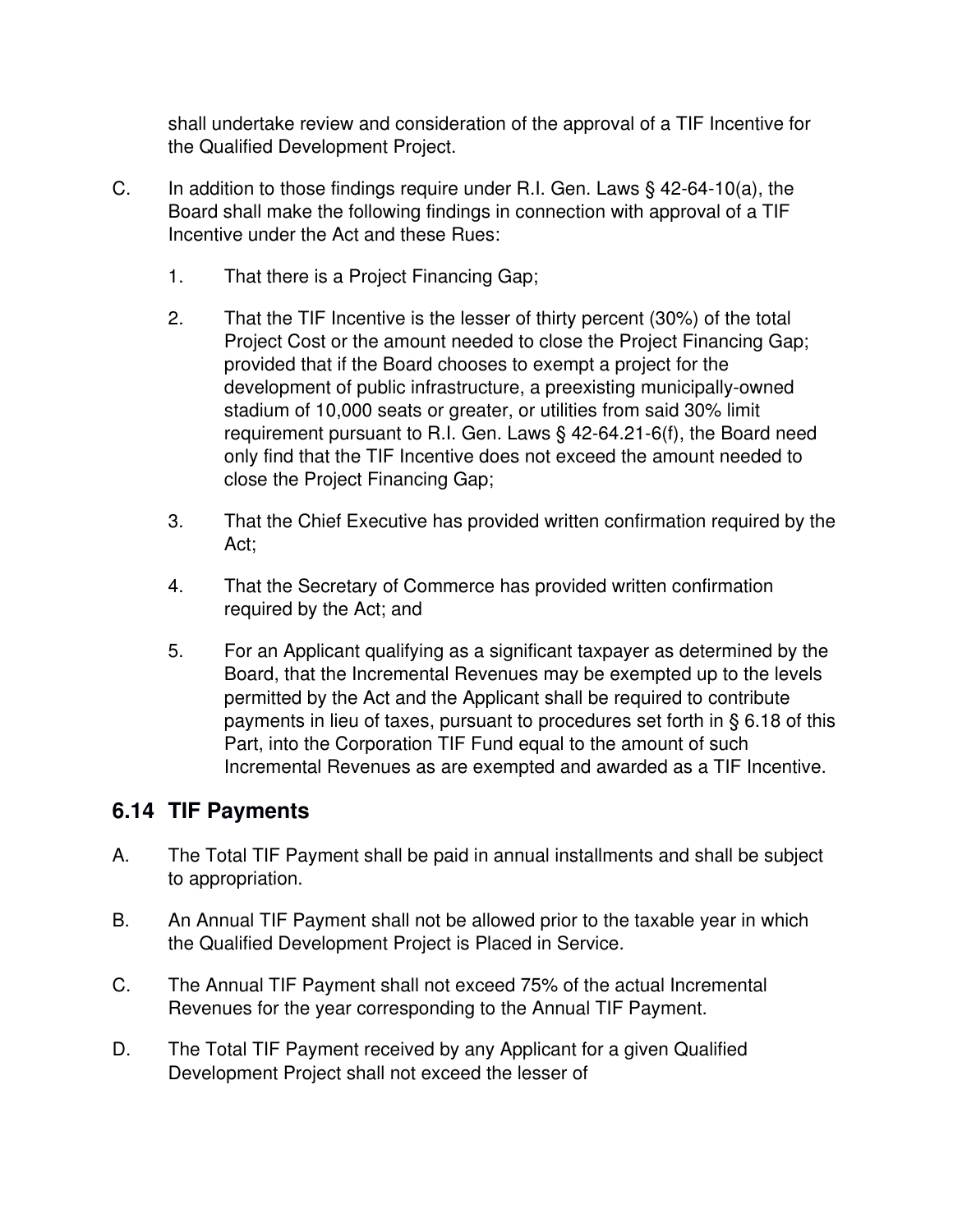- 1. thirty percent of the Project Cost as provided in the Application; or
- 2. thirty percent of the total Project Cost as certified by the Corporation pursuant to these Rules; provided, however, that the limitation of this Subsection shall not apply to projects for public infrastructure, a preexisting municipally-owned stadium of 10,000 seats or greater, or utilities.

# **6.15 TIF Agreement**

- A. Upon approval of TIF Incentive by the Board and in order to safeguard the expenditure of public funds and sure that the disbursement of funds further the objectives of the Act, the Corporation and the Applicant will enter into a TIF Agreement, which shall include, among others, the following terms:
	- 1. A detailed description of the boundaries of the Qualifying TIF Area;
	- 2. The period in years in which the Applicant will be eligible for Annual TIF Payments, the maximum amount of Project Cost, the maximum percentage reimbursement amount, the maximum aggregate dollar amount of the TIF Incentive to be awarded to the Applicant, the maximum annual percentage of reimbursement, the particular tax or taxes to be included in the Eligible Revenues and the order in which multiple taxes will be applied to determine the TIF Incentive grant amount;
	- 3. The TIF Incentive shall be issued prior to the Qualified Developed Project being Placed in Service or such later date as determined by the Board in its approving resolution;
	- 4. If applicable, a provision requiring that the receipt of TIF Payments for any year be subject to the Applicant meeting any job creation or retention requirements or any other conditions that the Corporation, it its sole discretion, shall set as a condition of its approval of TIF Incentive for the Applicant;
	- 5. Evidence that the Applicant is in good standing with the Secretary of State and Division of Taxation at the time of execution of the TIF Agreement; a Letter of Good Standing from the Division of Taxation shall be evidence of good standing;
	- 6. A provision indicating whether the TIF Incentive is allowed as a payment from the State subject to annual appropriation or as an exemption subject to payment to the Corporation as provided in the Act;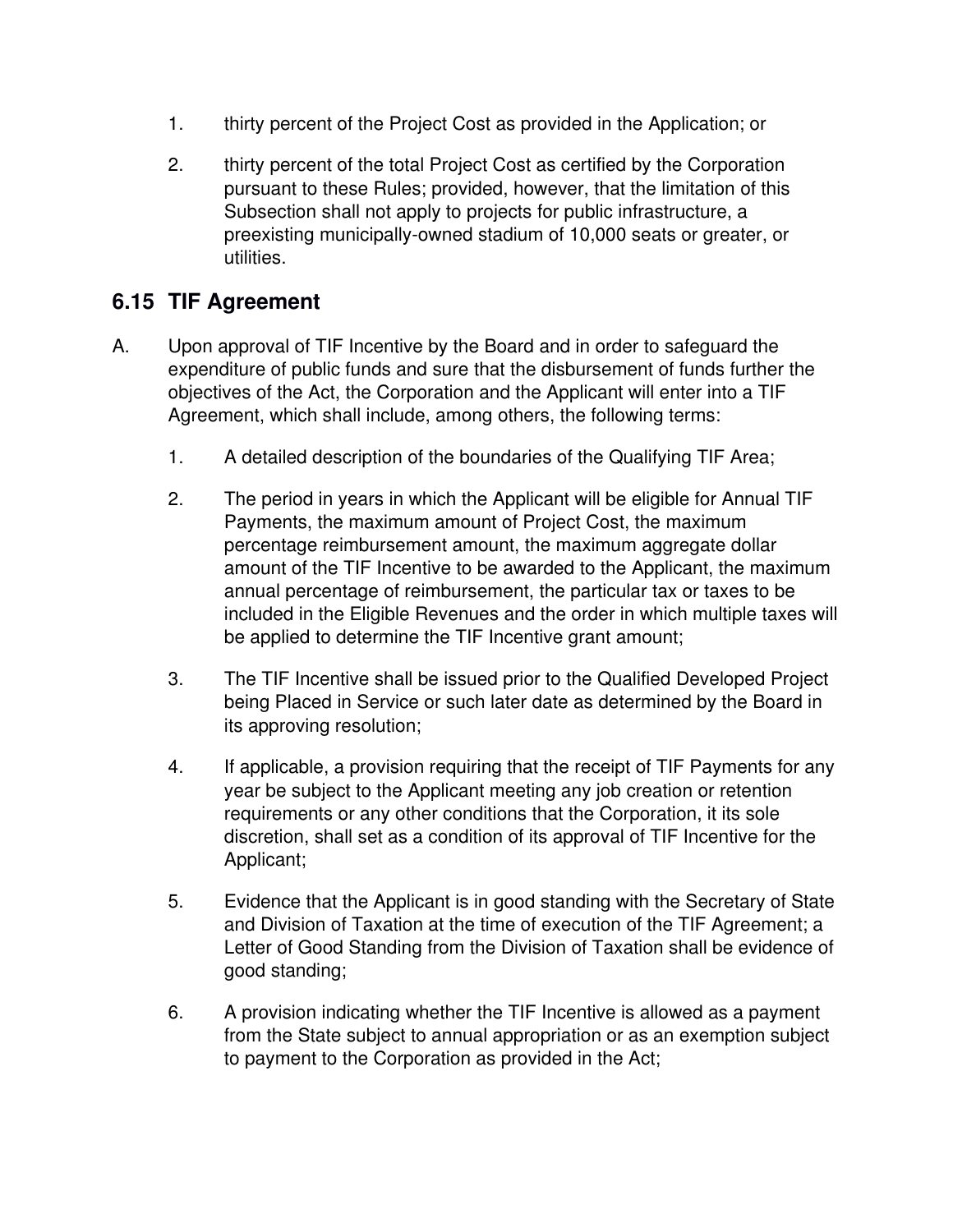- 7. At the Corporation's discretion, a provision requiring the Applicant to pay the Corporation's reasonable costs, including attorneys' fees, incurred in connection with the negotiation, execution and enforcement of the TIF Agreement;
- 8. Indemnification and insurance requirements;
- 9. Default and remedies including events, if any, that would trigger forfeiture, revocation, and/or repayment of the TIF Incentive;
- 10. Reporting requirements including, but not limited to, any requirements under the Act;
- 11. The imposition of such restrictions or covenants upon the Qualified Development Project as may be necessary to ensure continued compliance with the Act and the Rules;
- 12. The procedure by which the Developer may pledge and assign as security for any loan, any or all of its rights, title and interest in and to the TIF Agreement and in the TIF Incentive;
- 13. A certification procedure, which shall include, but not be limited to, the following:
	- a. Representations that the Qualified Development Project complies with all applicable laws and regulations;
	- b. Evidence that the Applicant is in good standing with the Secretary of State and the Division of Taxation at the time the Applicant files its certification for issuance of the TIF Incentive; a Letter of Good Standing from the Division of Taxation shall be evidence of good standing;
	- c. A requirement that the Applicant submit, prior to issuance of any TIF Payment, satisfactory evidence of the actual Project Cost, as certified by a certified public accountant. If the actual Project Cost is less than the estimated Project Cost forming the bases for the approval of the awarded TIF Incentive, then the awarded incentives shall be reduced based upon the actual Project Cost;
	- d. Evidence that the Qualified Development Project has been Placed in Service and/or meets such other criteria as imposed by the Board in its approving resolution; and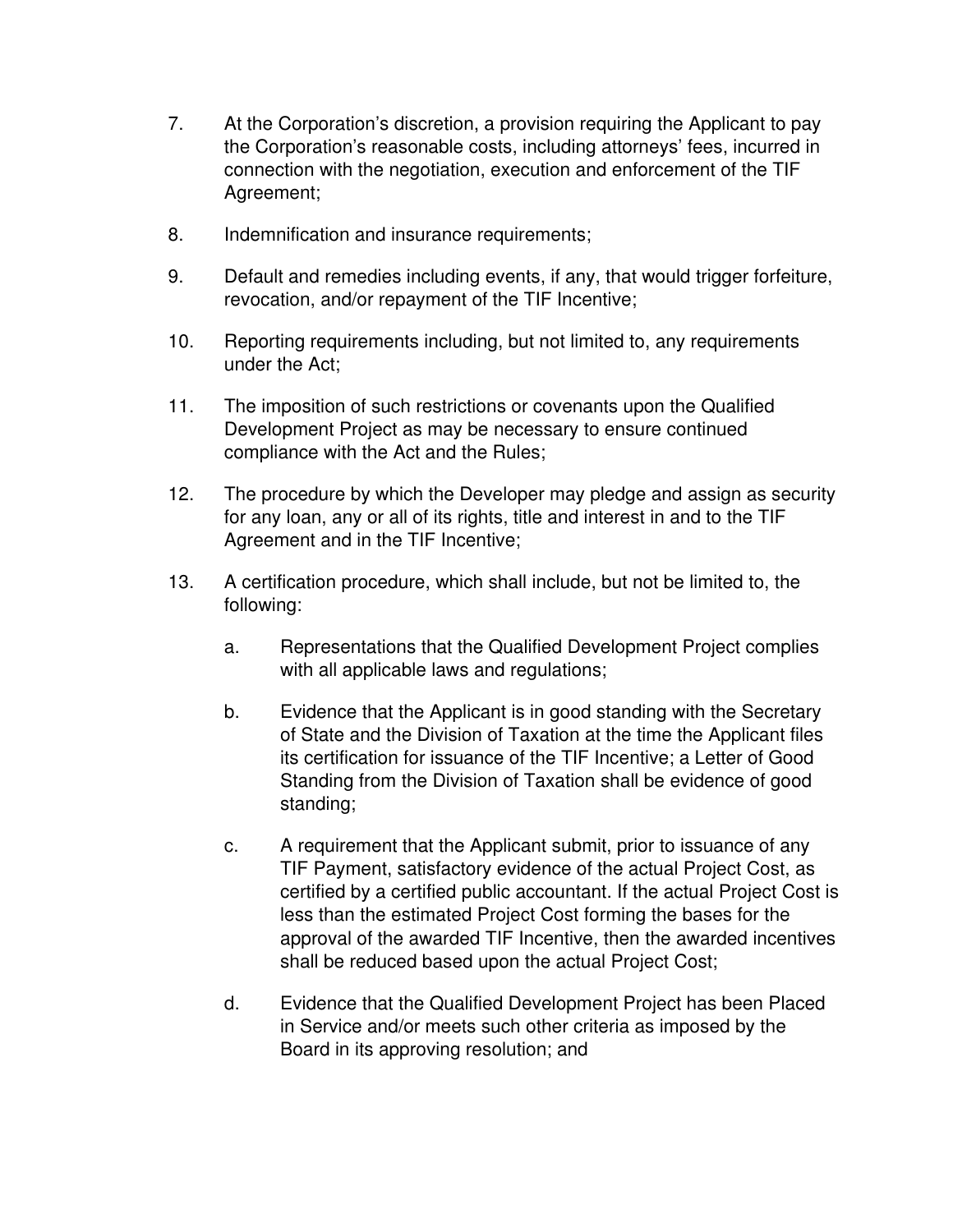e. If applicable, evidence that the Applicant has met any additional job creation or retention requirements or any other conditions that the Corporation, in its sole discretion, set as a condition of its approval of TIF Incentive for the Applicant.

# **6.16 Assignment of TIF Agreement**

- A. A Developer that has entered into a TIF Agreement with the Corporation pursuant to this section may, upon notice to and consent of the Corporation, pledge and assign as security for any loan, any or all of its right, title and interest in and to the TIF Agreement and in the TIF Payments due thereunder, and the right to receive the same, along with the rights and remedies provided to the Developer under such agreement. Any such assignment shall be an absolute assignment for all purposes, including the federal bankruptcy code.
- B. Any pledge of TIF payments made by the Developer shall be valid and binding from the time when the pledge is made and filed in the records of the Corporation. The TIF Agreement and payments so pledged and thereafter received by the Developer shall immediately be subject to the lien of the pledge without any physical delivery thereof or further act, and the lien of any pledge shall be valid and binding as against all parties having claims of any kind of tort, contact, or otherwise against the Developer irrespective of whether the parties have notice thereof.

# **6.17 Certification**

- A. Prior to the issuance of any TIF payments, the Applicant must submit satisfactory evidence as determined in the sole discretion of the Corporation of the following:
	- 1. actual Project Costs, as certified by a certified public accountant. If the actual Project Costs are less than the estimated Project Costs forming the bases for the approval of the TIF Incentive, then the awarded incentives shall be reduced based upon the actual Project Costs; and
	- 2. evidence that the Qualified Development Project has been Placed in Service and/or meets such other criteria as imposed by the Board in its approving resolution.

# **6.18 Corporation TIF Fund**

A. An Applicant who is granted an exemption as a significant taxpayer under R.I. Gen. Laws § 42-64.21-5(d) shall make payments in lieu of taxes of all exempted amounts directly to the Corporation or as directed by the Corporation to a bond trustee. Except to the extent assigned to a bond trustee pursuant to § 6.18(D) of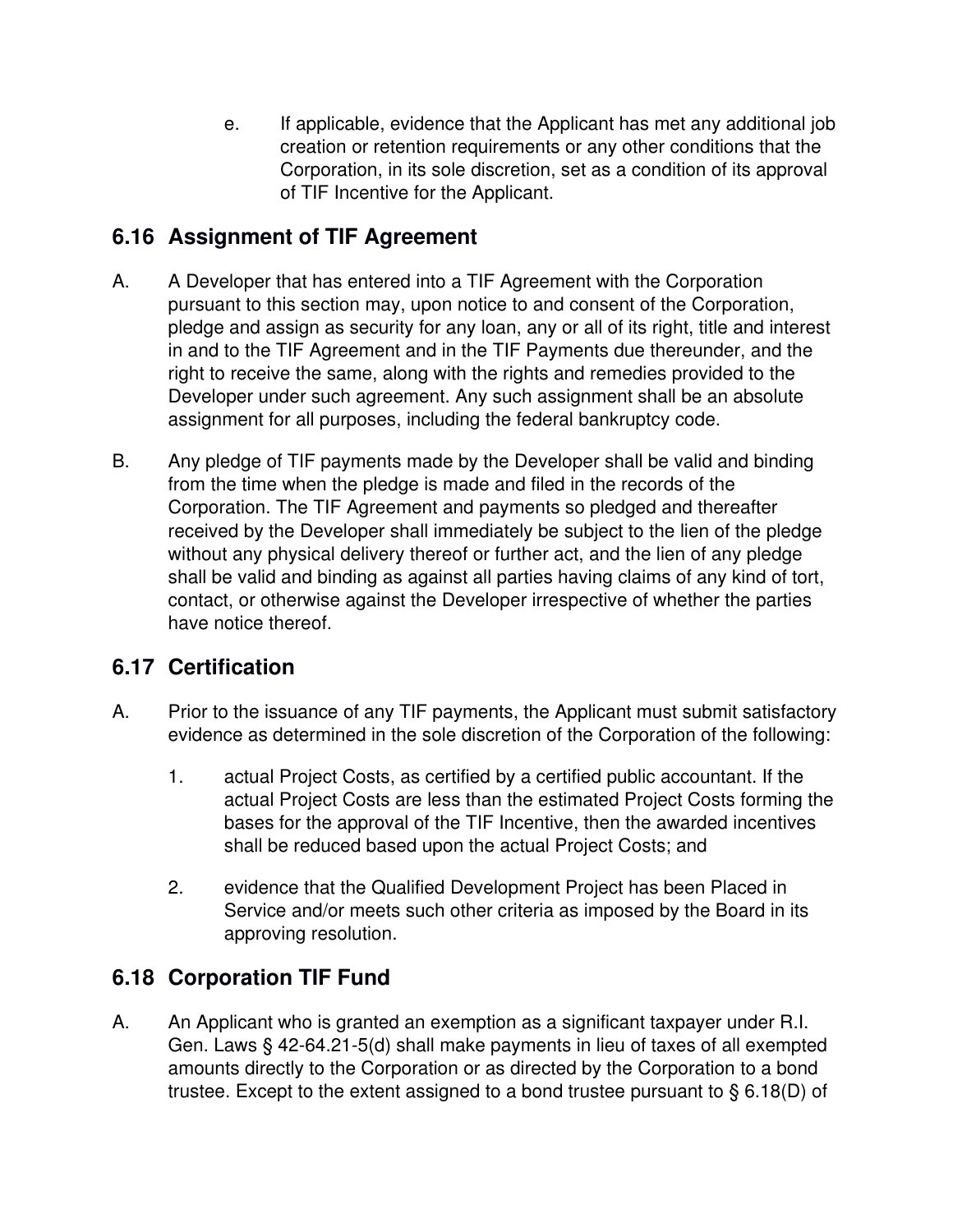this Part, all payments in lieu of taxed collected from an Applicant shall, promptly upon receipt by the Corporation, be deposited into the Corporation TIF Fund. There shall also be deposited into the Corporation TIF Fund the proceeds of any bonds issued by the Corporation pursuant to § 6.18(D) of this Part.

- B. Amounts in the Corporation TIF Fund shall be used to fund the making of TIF Payments by the Corporation to any Developer in accordance with the TIF Agreement in respect of such Developer's Qualified Development Project. The Corporation shall establish separate accounts within the Corporation TIF Fund to account for the receipt and application of specific funds in support of each separate Qualified Development Project to be funded from the Corporation TIF Fund. Up to the amount provided in the related TIF Agreement, moneys deposited into the Corporation TIF Fund with respect to a particular Qualified Development Project shall be used only for that purpose, unless the Corporation determines that any such amount is no longer needed or eligible for payment.
- C. As provided in R.I. Gen. Laws Chapter 42-64, the Corporation may issue bonds from time to time in order to fund a deposit into the Corporation TIF Fund. A resolution authorizing such bonds may either identify the particular TIF Agreement(s) and the related Qualified Development Project(s) for which TIF Payments are to be funded through the bond proceeds, or may provide that the disposition of bond proceeds shall be determined by subsequent resolution of the Corporation. Such resolution shall also specify the payments in lieu of taxes that will secure the repayment of such bonds, which may constitute all or any portion or percentage of such payments in lieu of taxes derived from all or any combination of present and/or future TIF Agreements. The debt service on the bonds shall be structured to correspond to the projected receipt of such payments in lieu of taxes.
- D. If the Corporation issues bonds pursuant to  $\S 6.18(C)$  of this Part, the Corporation shall pledge and assign the payments in lieu of taxes specified in the resolution authorizing such bonds directly to the bond trustee for such bonds, as payment or security for the bonds. Such pledge and assignment shall be an absolute assignment of all of the Corporation's right, title and interest in such payments in lieu of taxes, notwithstanding the Corporation's continuing enforcement of said payments on behalf of the bond trustee.
- E. Obligations issued under the provisions of these Rules shall not constitute a debt, liability or obligation of the State or of any political subdivision of the State other than the Corporation or a pledge of the faith and credit of the State or any political subdivision other than the Corporation but shall be payable solely from the payment in lieu of taxes pledged by the Corporation. Each obligation issued by the Corporation shall contain on its face a statement to the effect that the Corporation shall not be obligated to pay the obligation or interest on the